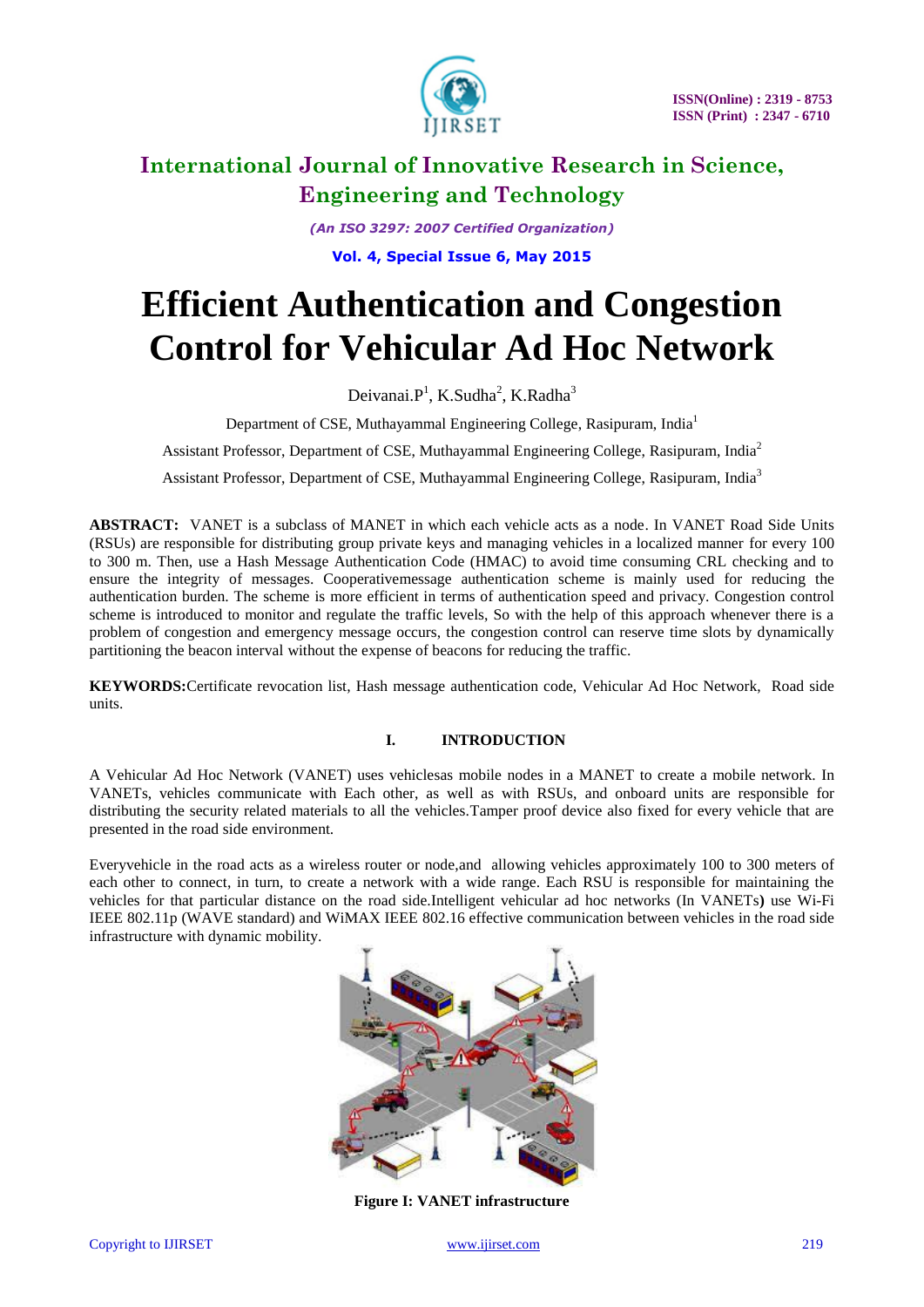

*(An ISO 3297: 2007 Certified Organization)*

### **Vol. 4, Special Issue 6, May 2015**

#### **COMMUNICATION IN VANET**

- Vehicle to Vehicle communication (V2V)
- Vehicle to Infrastructure communication (V2I)
- Vehicle to Roadside Communication (V2R)

#### **HYBRID MODELS OF VANET**

- Vehicle to Vehicle message passing
- Vehicle to Vehicle (V2V)  $\&$  Vehicle to Roadside message passing (V2R)



**Figure II: Communication between vehicles**

#### **VEHICLE TO VEHICLE COMMUNICATION (V2V)**

Vehicle to Vehicle communication method is well suited for short range vehicular communication networks. It is responsible for providingfast, reliable communication and real time safety. Road side infrastructure units are not involved here.

In V2V communicationthe vehicles are moving at different velocities due to the quick network topology changes.

Periodic broadcasts from each vehicle is happened for every 300 ms and it inform the direct neighbors about its address, but the address-position map may change frequently due to relative movements among vehicles in the road side environment.

#### **VEHICLE TO INFRASTRUCTURE /ROADSIDE COMMUNICATION (V2I/V2R)**

- Vehicle to Infrastructure communication is responsible for longer-range vehicular networks
- Road side units are acts as a wireless access points
- Vehicles and Road side units are communicated by using Vehicle-to-Infrastructure (V2I) and Vehicle-to-Roadside (V2R) protocols for safety

#### **II.LITERATURE REVIEW**

A novel group signature based security framework for vehicular communication is proposed. Compared to the traditional digital signature scheme, the new scheme achieves authenticity, integrity, anonymity, accountability at the same time. Furthermore, describe a scalable role-based access control approach for vehicular networks. Finally, present a probabilistic signatureverification scheme that can efficiently detect the tampered messages from an unauthorized node. A group signature scheme allows members of a group to sign messages on behalf of the group members. Signatures can be verified with respect to a single group public key, but they do not reveal the identity of the signer of that message. Furthermore, it is impossible to decide whether two signatures have been issued by the same group member [1].

A novel RSU-aided message authentication scheme named RAISE has been proposed. With RAISE, RSUs are responsible for verifying the authenticity of messages sent by vehicles and notifying the authentication results back to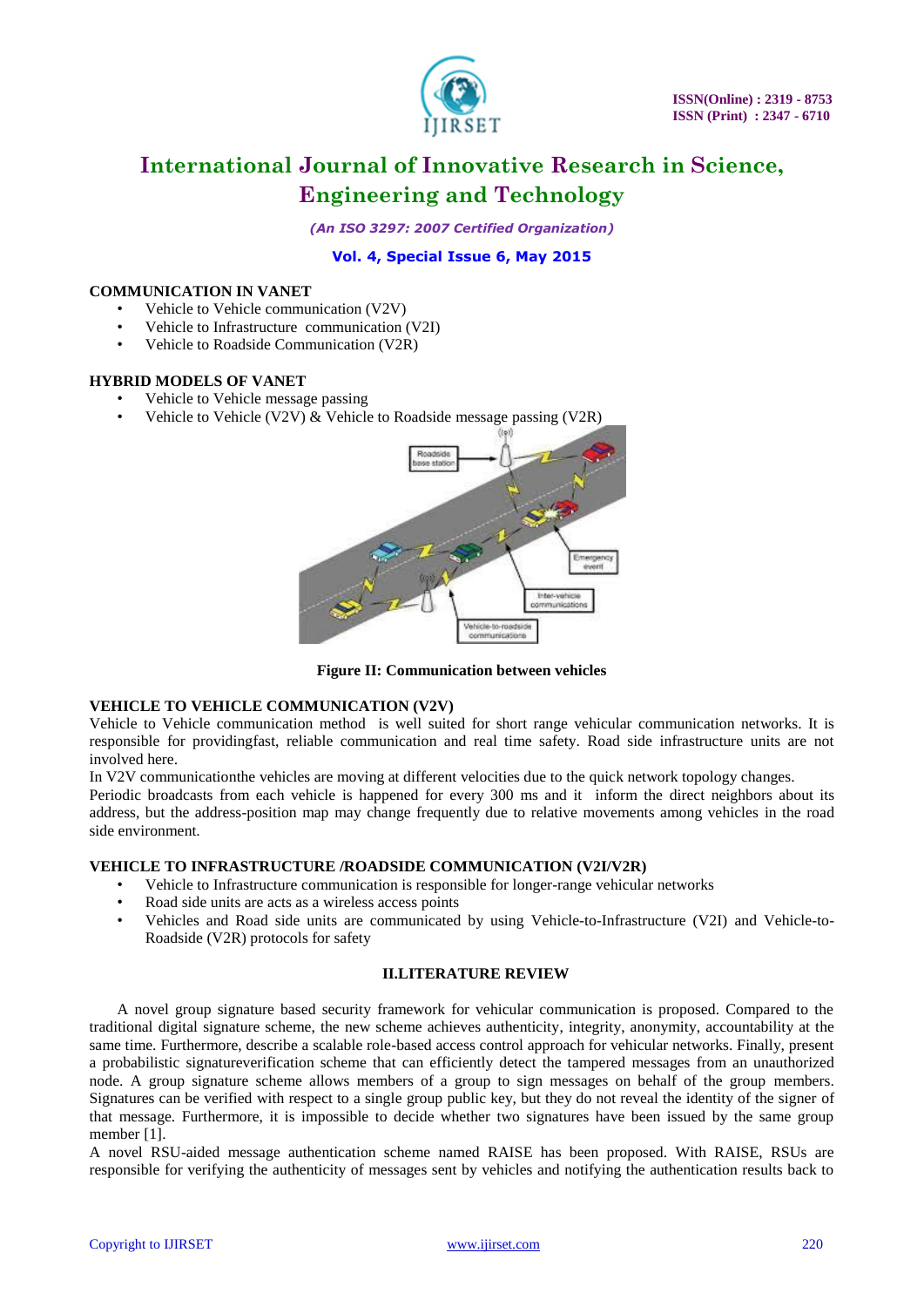

*(An ISO 3297: 2007 Certified Organization)*

### **Vol. 4, Special Issue 6, May 2015**

all the associated vehicles. The RAISE scheme has many advantages because of its lower computation and communication overhead [3].

An efficient pseudonymous authentication scheme with strong privacy preservation, such as PASS used for vehicular communications. In traditional pseudonymous authentication scheme, thesize of Certificate Revocation List (CRL) in PASS is linear with the number of revoked vehicles and it is unrelated to how many pseudonymous certificates are held by the revoked vehicles.

Furthermore, PASS provides strong privacy preservation to the vehicles so that the adversaries cannot trace any vehicle even all Roadside Units have been compromised [4].

#### **III.METHODOLOGY**

VANETs come with several challenging characteristics, such as large scale and high mobility. Nodes in the vehicular environment is more dynamic because most vehicles usually are at a high speed and changing their position constantly over the network. The high mobility leads to a dynamic network topology, when the links between nodes connect and disconnect very often. And VANETs have a potentially large scale which can include many participants and extend over the entire road network environment.

VANET routing approaches are mainly divided into three types:

I Geocast

Ii Broadcast

IiiUnicast

vehicular communication systems are more effective in avoiding accidents and traffic congestions .

Basically, vehicular networks are considered to contain two types of nodes and one authority: vehicles, roadside stations and central trust authority. Both vehicle and Road side unitsare dedicated short-range communications (DSRC) devices. And it works with the approximate range of 1000 m. The network is suitable for both private data communications and public (mainly safety) communications but higher priority is given to public communications. Vehicular communication is developed as a part of intelligent transportation systems (ITS) in ad hoc networks.

#### **3.1 EXISTING METHODOLOGY 3.1.1 ROADSIDE COMMUNICATION**

The Road side communication of VANETs consists of Trusted authority, fixed Road side units at the road side, and Onboard unit equipped in vehicles.



**Figure III: Road side communication for VANET**

TA is a trusted management center of the vehicular network. And it providesregistration, certification for all the Road side units and onboard units when they join the network. It divides precinct into several domains, and generates the group key and group signature materials for every domain, and then sends these materials to the RSUs in the domain. As usual, assume that TA is powerful enough in terms of communication, computation, and storage capability in terms of VANET.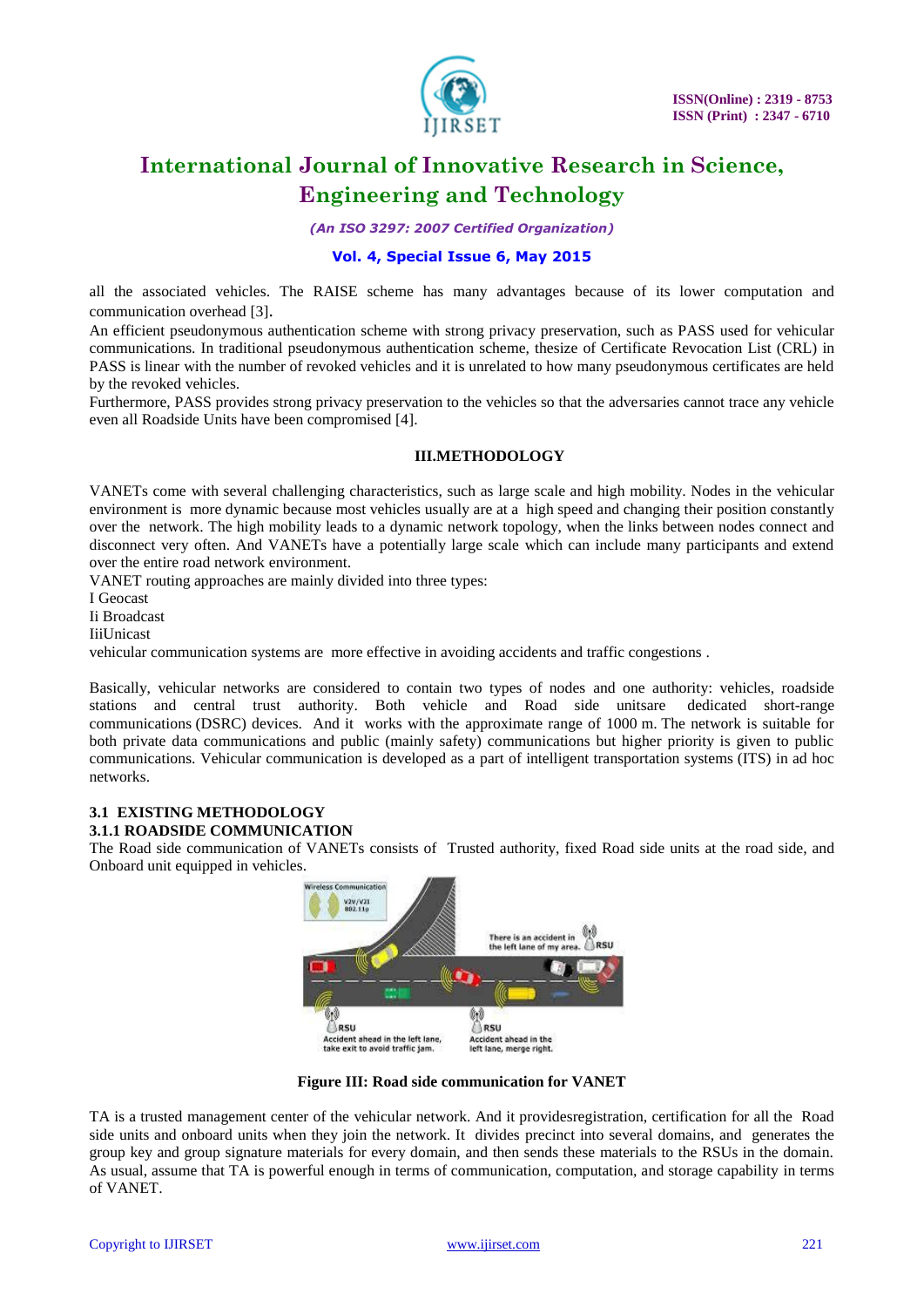

*(An ISO 3297: 2007 Certified Organization)*

#### **Vol. 4, Special Issue 6, May 2015**

RSUs are responsible for managing and communicating with vehicles in their communication range. They are bridges between TA and vehicles, in which connect with TA by wire and OBUs by a wireless channel.

Onboard units are fixed inside of the vehicle and periodically broadcast traffic-related status information such as its location, speed, and direction to improve the road environment, traffic safety, and multimedia infotainment dissemination for drivers and passengers. Each vehicle has a tamper-proof device (TPD) to store Security-related materials. Integrity by attaching a message authentication code (MAC) to the message, which is accomplished by a cryptographic keyed hash function.

HMAC is mainly used for two purposes: 1) Ensuring the validity of sender's identity, since only valid users can generate correct HMACs; and 2) Checking the integrity of messages before batch verification.

#### **3.2 PROPOSED SYSTEM**

VANET provide the communication channel for transmission of safety messages such as beacons and emergency messages. Primarily, emergency messages are transmitted with higher priority over beacons. But under the high density situations communication channel observes asignificant network load due to the frequently exchanged beacons. The MAC protocol suffers from a large number of packet collisions. Greater number of solutions has been proposed for increasing beacon performance based on the priority of incoming messages.

Congestion in communication leads to packet loss,reduction of throughput and degradation of channelquality. It is necessary to regulate and monitor the traffic level.

An OBU receives large number of messages for every 300 msecwhen large number of vehicles transmits beacons at a higher frequency then bandwidth can be exhausted very easily. In result significant number of packet collision occurs. And in a scenario of emergency message, if the channel is already congested then highly life-critical even-driven message which will be deprived of channel access will either get lost or delivered to its intended recipients with a much higher delay. Thus loss of beacons and emergency message will severely affect the safety of a vehicle in road side environment.

The proposed approach is to design a scheme which will allot time slots for beacons andemergency messages. Even if the vehicledensity increases and the channel gets exhausted easily ,this scheme will allow vehicles to broadcast messages by dynamically partitioning the beacon interval and increasing the transmission duration of messages. So, with the help of this scheme vehicles are allowed to broadcast emergency messages without the expense of beacons. And it is mainly based on the priority.

Algorithm:

```
Packet Queue (Pq) = Priority (P) + Deadline (D) (1)
Deadline (D) = Packet Arrival (Pt) + Max Latency (Mx) (2)
Where Pq is a packet queued to serve. 
The proposed congestion control will be expressed with pseudo code below: 
If (event-driven safety message is locally generated) or (event-driven safety message detected)
{
Freeze all MAC queues except for the event-driven safety message
} 
Else {
         If (Packet Queue > 5) 
\{Discard extra incoming beacon messages in CCH channel 
 } 
         Else 
\{If (event-driven messages detected >1) 
\{ Freeze all MAC queues except for the event-driven safety messages queue based on priority-
based EDF scheduling
```
}